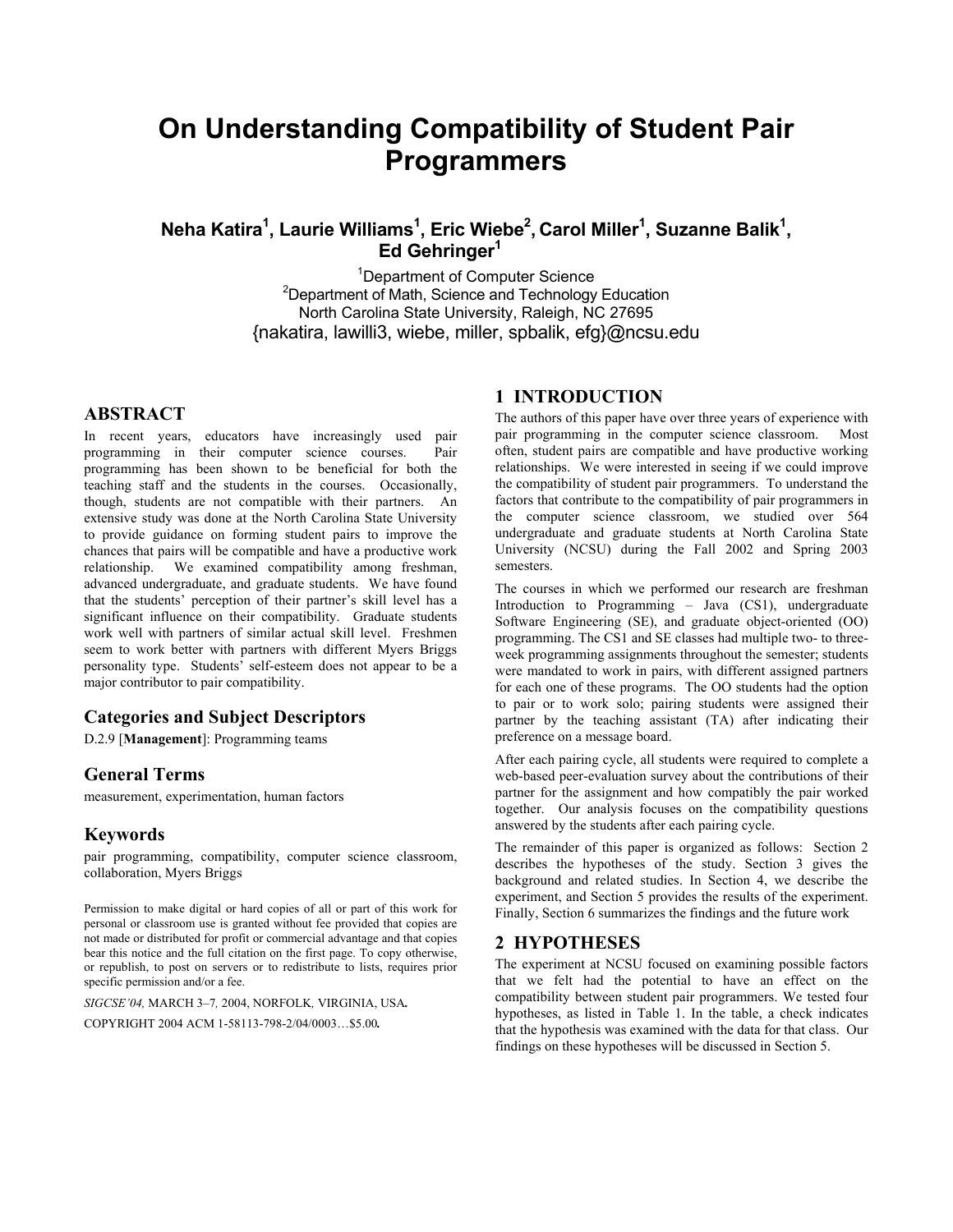| <b>Hypothesis:</b> Pairs are more<br>compatible if students with |                                                                           | CS <sub>1</sub> | <b>SE</b> | OΟ |
|------------------------------------------------------------------|---------------------------------------------------------------------------|-----------------|-----------|----|
| $H-1$                                                            | different <b>personality</b><br>types are grouped together.               |                 |           |    |
| $H-2$                                                            | similar actual skill levels<br>are grouped together.                      |                 |           |    |
| $H-3$                                                            | similar <b>perceived</b><br>technical competence are<br>grouped together. |                 |           |    |
| $H-4$                                                            | similar <b>self-esteem</b> are<br>grouped together.                       |                 |           |    |

**Table 1: Research Hypotheses** 

## **3 BACKGROUND AND RELATED WORK**

Much of the research on pair programming in an academic environment has concentrated on establishing the efficacy of the practice for educating students. A family of pair-programming experiments encompassing over 1200 beginning computer science students was conducted at the University of California at Santa Cruz (UCSC) and NCSU [1, 5, 6, 8, 9, 12, 14]. The researchers concluded that the students who programmed in pairs performed at least as well as the students who programmed independently. They were also more likely to continue with further computer science classes and to major in computer science. Additionally, the results of an experiment conducted at NCSU [8] show that pair programming creates a laboratory environment conducive to more advanced, active learning than traditional labs, leading to students being more productive and less frustrated. Further, a study of undergraduate students in a computer architecture course at Pace University in New York found a positive correlation between out-of-class collaboration and student achievement based on student project and examination grades [3].

Based on our three years of experience with pair programming in computer science classes, we conjectured that there was a relationship between pair compatibility and personality type, skill level, and self-esteem.

## **3.1 Myers Briggs Personality Type**

The Myers Briggs Type Indicator [4] (MBTI) is often used in studies to classify people into one of the sixteen personality types based on the dimensions such as introversion, intuition, feeling, and judgment. Research [2] involving a pilot study of 34 introductory programming class students at a medium-size midwestern university and a follow-up study of 114 college students attending a different campus of the university, taking the same computer programming class as the pilot study students, indicates that there is a relationship between programming performances and the four MBTI personality dimensions.

The results revealed that sensing and judging students performed better than intuitive and perceptive students respectively on programming assignments. However, the personality type did not influence student test achievement or overall achievement. The researchers also concluded that personality type does not appear

to be an important factor in predicting whether a student will drop a class.

David Keirsey [4] conjectures that different types of people have different sets of strengths and weaknesses. The strengths and weaknesses of different types complement each other. We contended that if the students with different personality types are given an opportunity to work together, they could explore different views resulting from differing opinions and succeed in producing better results.

# **3.2 Similarity of Skill Level**

A survey-based study [7] performed at the University of Calgary and Southern Alberta Institute of Technology (SAIT) in Canada reported that students preferred working with a partner who matched their own qualifications and experiences. If the pairs' skill level and experience were not a match, the stronger partners tended to complain of carrying an unbalanced share of the work. On an open-ended survey, some of the stronger partners also suggested that such pairs are more productive when the stronger of the pairs is the driver. However, this type of pairing relationship is not advisable because the weaker student feels disjoint and unimportant [13].

Theory [11] presented by psychologist Lev Vygotsky can explain students' preference toward working with partners of similar skill level. Vygotsky defined the "Zone of Proximal Development" (ZPD) as the range of ability of a student with and without the assistance of a teacher or a more capable peer. The lower end of the range is the student's ability without assistance; the higher end of the range is the student's ability with assistance. Vygotsky contends that it is of utmost importance for the teacher/peer to remain within the student's ZPD. If the teacher/peer works too far above the student's ZPD, the student will become confused and no intellectual growth will occur. If the teacher/peer works too far below the student's ZPD, the student will not be challenged enough and will stagnate. Accordingly, pairprogramming students would learn the most from a partner who operates within their own ZPD. Vygotsky's theory further supports pair programming for students because he professed that learning is a social process that does not happen by itself but instead occurs through interaction with others.

# **3.3 Similarity of Self-Esteem**

A survey-based study involving more than 60 students at the University of Wales [10] examined the correlation between the self-reported self-esteem and the performance of first-year students in an introductory programming course that used pair programming. The results revealed that students with lower selfesteem liked pair programming more than students with higher self-esteem. There was also some evidence that high self-esteem students disliked pair programming the most when paired with a low self-esteem partner. Additionally, students seemed to do their best work when paired with students of similar levels of selfesteem.

# **4 EXPERIMENT**

In the 2002–2003 academic year, a pair compatibility experiment was conducted at NCSU in one graduate and two undergraduate classes to examine the hypotheses listed in Section 2. A pair programming lecture was presented to all students and TAs. Our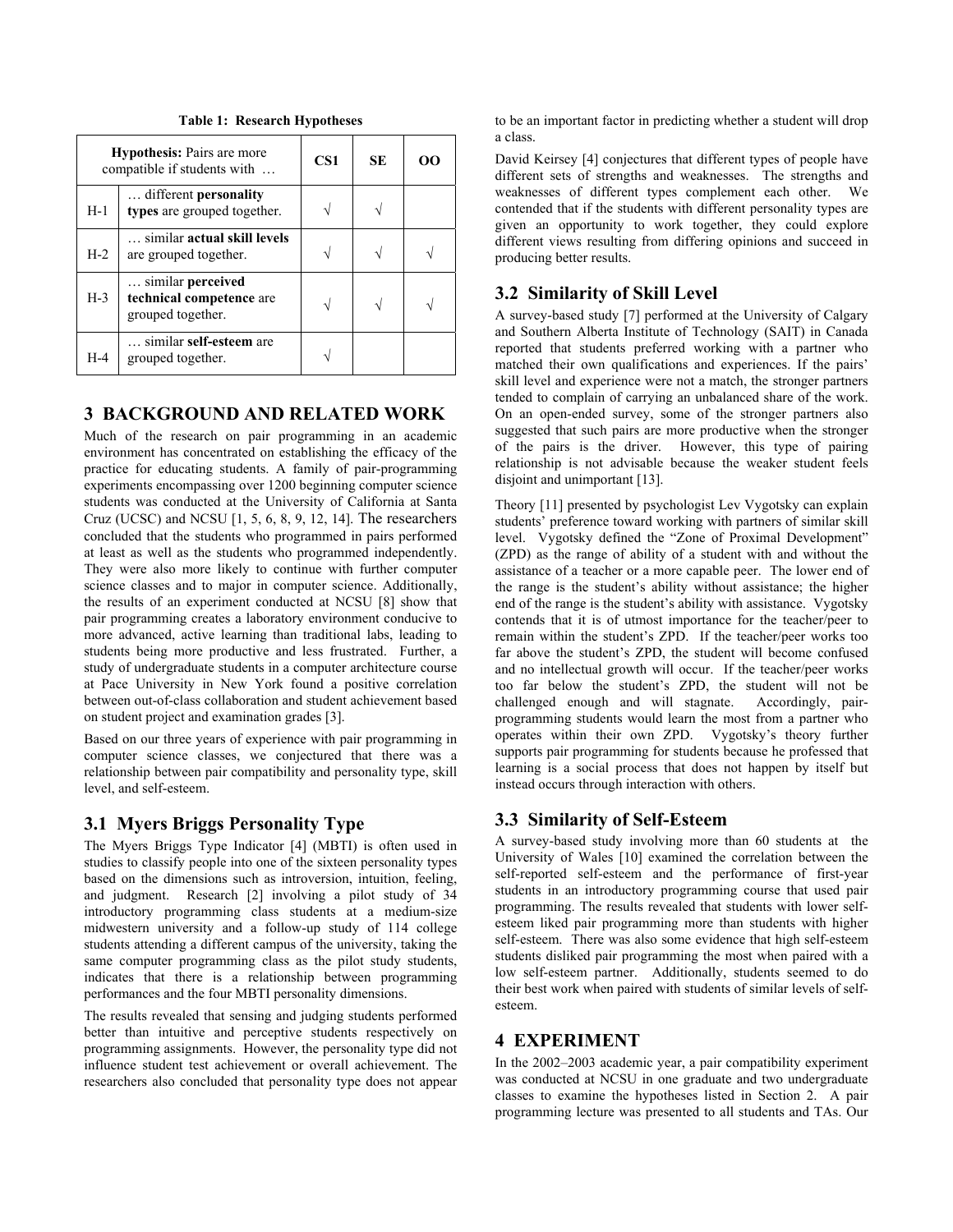research centers around the responses to questions asked during student peer evaluations.

# **4**.**1 Peer evaluation**

When students work in pairs, the potential exists for one partner to do most or all of the work, while the credit is assigned equally to both partners in the pair. As a result, students were required to complete a short peer evaluation on the performance and the contributions of their partner. Via a web-based peer evaluation tool, students assigned 0 to 20 points on each of the following five questions, which gave the partner a score of  $0\%$ –100% on their peer evaluation:

- 1. Did the student read the lab assignment and preparatory materials before coming to the schedule lab?
- 2. Did the student do his/her fair share of the work?
- 3. Did the student cooperatively follow the pairprogramming model (rotating roles of driver and navigator)?
- 4. Did the student make contributions to the completion of the lab assignment?
- 5. Did the student cooperate?

Students understood that the answers to the above five questions on contribution could impact their grade. For the purposes of our research, the students were also asked two additional questions which were no-penalty questions. The students were asked to evaluate their perception of the partner's skill level and their joint compatibility on an ordinal scale:

- 1. Assess the technical competency of your partner relative to yourself [better, about the same, weaker].
- 2. Assess how compatible you and your partner were [very compatible, OK, not compatible].

# **4.2 Students/Courses**

The following subsection describes the range of students and courses that were involved in the study.

## *4.2.1 CS1: Introduction to Programming – Java*

The Spring 2003 class of CS1 was distributed into six class sections. There were a total of 26 lab sections with a maximum of 24 students in each lab section. Of the 26 lab sections, 24 sections participated in the pairing experiment. A total of 387 students were enrolled in these 24 lab sections. The students had two hours of lecture time and one three-hour closed lab each week. During the lab, the students completed a structured assignment. The students had four projects to complete during the semester. The TA assigned the students a new partner at the completion of each project. A student never paired with the same student more than once. We analyzed the compatibility data of these 387 students for four partner cycles. Out of 1,548 possible responses, we obtained 1,003 responses.

#### *4.2.2 SE: Software Engineering*

In the Fall 2002 semester, 140 students were enrolled in the SE class. The students were divided into six lab sections with a maximum of 24 students in each lab section. The students had two hours of lecture time and two hours of closed lab each week. The students completed five assignments in pairs. They had a new partner for each of the first four assignments and kept the fourth partner for the fifth assignment. A student was not paired with the same partner for more than one pairing cycle except for the last assignment. We analyzed the compatibility data from these 140 students for four partner cycles. Out of 560 possible responses, we obtained 496 responses.

## *4.2.3 OO: Object-Oriented Languages and Systems*

The graduate class in Object-Oriented Languages and Systems offered in the Fall 2002 had 62 students. This class required the students to work on three class projects. There were no lab sections associated with this class. They had the option to work in pairs or work solo as per their choice; 37 of the students chose to pair for at least one assignment. The students would sign up on a message board for pairing if they chose to pair with the preference of a partner. The class TA then paired the students for the project. These students did not complete the MBTI test, therefore we could not analyze hypothesis H-1 for the graduate students. We analyzed the compatibility data of these 37 students for three partner cycles. Out of 111 possible responses, we obtained 64 responses.

# **5 QUANTITATIVE RESULTS**

Are compatibility problems common among pair programmers? We analyzed the compatibility of 564 students over three or four pairing cycles providing us with 1,563 data points. However, as shown in **Table 2**, overall, students were compatible with their partners. Less than 10% of the 1,563 data points indicated incompatible pairs.

| <b>Class</b>    | N    | <b>Very</b><br>Compat. | OK           | <b>Not</b><br>Compat. |
|-----------------|------|------------------------|--------------|-----------------------|
| CS <sub>1</sub> | 1003 | 63%<br>(633)           | 26%<br>(264) | 11%<br>(106)          |
| SE.             | 496  | 65%<br>(324)           | 27%<br>(132) | 8%<br>(40)            |
| 0 <sup>0</sup>  | 64   | 72%<br>(46)            | 19%<br>(12)  | 9%<br>(6)             |

**Table 2: Overall Student Compatibility** 

However, we still were motivated to determine if any factors could improve pair compatibility. In this subsection, we explain the four hypotheses examined and the results of the study. Since the compatibility data is ordinal [very compatible, OK, not compatible], and the personality type, exam grade differences, perceived skill level, and the self-esteem can be ranked, the Spearman rank-order correlation (rho) was used in the analyses of the hypotheses.

# **5.1 Personality Type**

*H-1 Pairs are more compatible if students with different personality types are grouped together.* 

Table 3 below displays the results of the analysis of the selfreported compatibility based on whether the pair was match/unmatched; a pair was considered matched if they had identical MBTI (all four letters). About 98 CS1 students did not provide their personality type.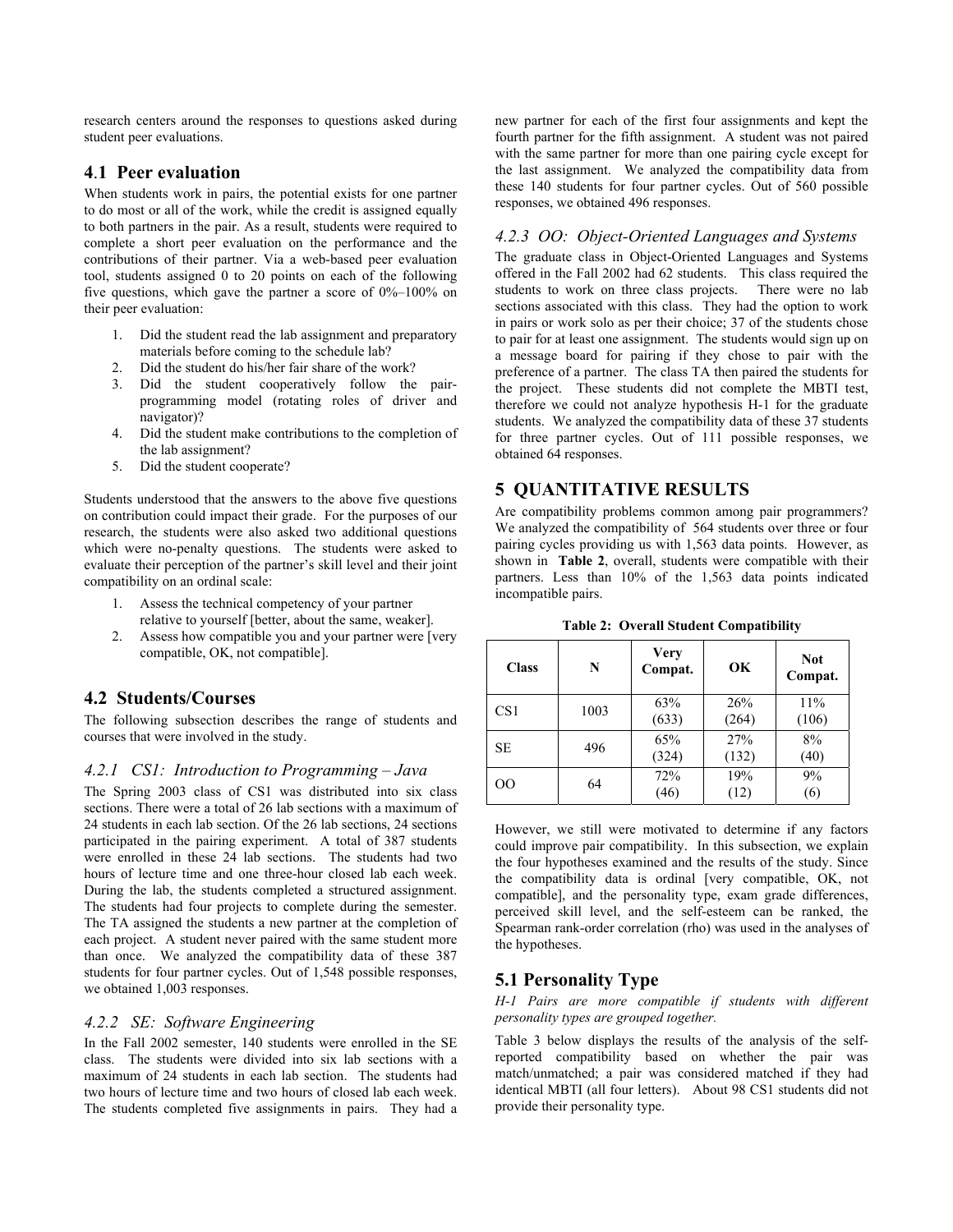| <b>Class</b> | N   | <b>Very</b><br>Compat. | OK    | <b>Not</b><br>Compat. |
|--------------|-----|------------------------|-------|-----------------------|
| $CS1-$       | 509 | 61%                    | 26%   | 13%                   |
| Matched      |     | (307)                  | (132) | (70)                  |
| $CS1-Un$     | 123 | 73%                    | 19%   | 8%                    |
| matched      |     | (90)                   | (23)  | (10)                  |
| $SE-$        | 259 | 65%                    | 27%   | 8%                    |
| Matched      |     | (157)                  | (78)  | (24)                  |
| $SE - Un$    | 237 | 65%                    | 26%   | 9%                    |
| matched      |     | (154)                  | (61)  | (22)                  |

**Table 3: Difference in Personality Type** 

The results of Spearman rank-order correlation indicate that pairs reported being more compatible if a student's partner had a different personality type ( $\rho$  < .039) in the CS1 class. However, this same result was not found in the SE class ( $\rho < .34$ ).

#### **5.2 Actual Skill Level**

*H-2 Pairs are more compatible if students with similar actual skill level are grouped together.* 

We examined the correlation of self-reported compatibility with the difference in the actual skill level (as measured by their midterm scores) between the pair. The results of the Spearman rank-order correlation suggest that there is no association between the actual skill level and the compatibility of the CS1 ( $\rho$  < .638) and the SE students ( $\rho$  < .322). However, there is a strong positive correlation between the actual skill level and the compatibility of the graduate OO students ( $\rho$  < .037).

#### **5.3 Perceived Technical Competence**

*H-3 Pairs are more compatible if students with similar perceived skill level are grouped together.* 

As discussed in Section 4.1, students were asked to provide their perception of their partner's technical competence with regard to their own competence [better, about the same, weaker]. We analyzed the relationship between student's perception of their partner's technical competence and compatibility. The results are shown in Table 4. About 152 students in the first cycle, 81 students in the second cycle, 41 students in the third cycle, and 57 students in the fourth cycle did not respond to the question that evaluated their perceived technical competence of the partner.

 **Table 4: Perceived Skill Level** 

| <b>Class</b>  | N   | Very<br>Compat. | OK   | <b>Not</b><br>Compat. |
|---------------|-----|-----------------|------|-----------------------|
| $CS1-$        | 253 | 55%             | 25%  | 20%                   |
| <b>Better</b> |     | (140)           | (62) | (51)                  |
| $CS1-$        | 260 | 68%             | 25%  | 7%                    |
| Same          |     | (176)           | (66) | (18)                  |
| $CS1-$        | 159 | 34%             | 50%  | 16%                   |
| Weaker        |     | (54)            | (80) | (25)                  |
| $SE-$         | 138 | 66%             | 31%  | 3%                    |
| <b>Better</b> |     | (91)            | (43) | (4)                   |
| $SE-$         | 300 | 71%             | 27%  | 2%                    |
| Same          |     | (213)           | (80) | (7)                   |
| $SE-$         | 58  | 28%             | 48%  | 24%                   |
| Weaker        |     | (16)            | (28) | (14)                  |
| $OO-$         | 15  | 93%             | 7%   | 0%                    |
| <b>Better</b> |     | (14)            | (1)  | (0)                   |
| $OO-$         | 34  | 82%             | 18%  | 0%                    |
| Same          |     | (28)            | (6)  | (0)                   |
| $OO-$         | 15  | 27%             | 46%  | 27%                   |
| Weaker        |     | (4)             | (7)  | (4)                   |

The results of the Spearman rank-order correlation suggest that there exists a significant positive relationship between compatibility and the perceived skill level of the partner in all three computer science courses ( $\rho < .001$ ) for all the three courses.

## **5.4 Self-Esteem**

*H-4 Pairs are more compatible if students with similar selfesteem are grouped together.* 

At the end of the first pairing cycle, one extra question was added to the CS1 peer evaluation. This question was motivated by the self-esteem study in Wales [10] discussed in Section 3.3. The students were asked to place themselves on a 1 to 9 scale with the following endpoints:

1 = I don't like programming, and I think I am not good at it. I can write simple programs, but have trouble writing new programs for solving new problems.

 $9 = I$  have no problems at all completing programming tasks to date, in fact they weren't challenging enough. I love to program and anticipate no difficulty with this course.

This Spearman rank-order correlation indicates that there is a weak negative association between the self-esteem and the compatibility of student pair programmers in the computer science classroom ( $\rho$  < .882).